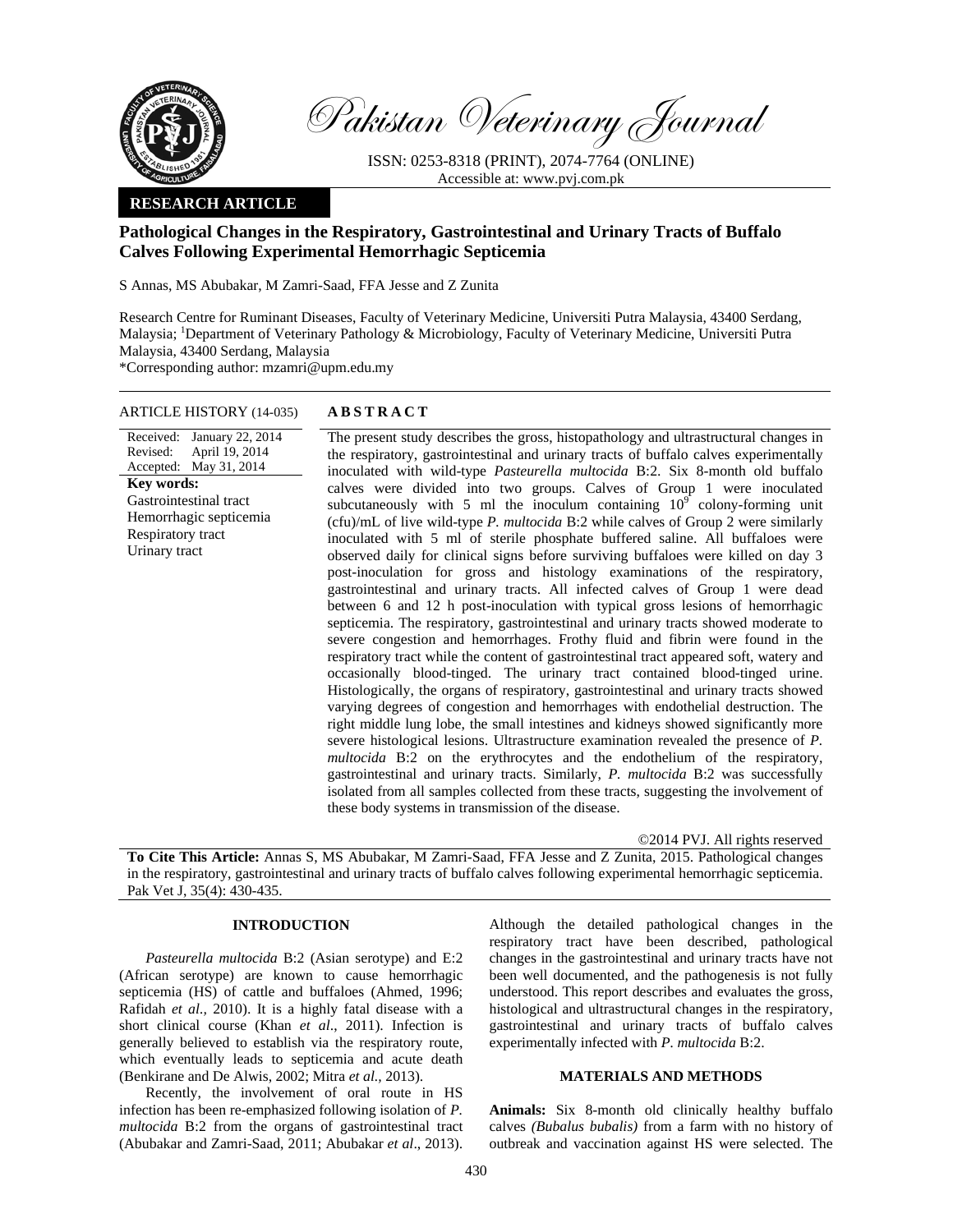calves were acclimatized for a period of 5 days and were treated with anthelmintic. They were ensured to be free from *P. multocida* for two weeks prior to the start of the experiment by isolation from nasal swabs (Zamri-Saad *et al.*, 2006). Blood sera were collected and subjected to enzyme-linked immunosorbent assay (ELISA) to ensure that the calves had low specific antibody titer (Zamri-Saad *et al*., 2006). The calves were fed cut grass and supplemented with palm kernel-based pellets at the rate of 400 g/calf/day. Drinking water was available *ad libitum*. Access to veterinary care was available at all times and the well being of the calves was assessed regularly.

*Pasteurella multocida* **B:2:** Stock culture of *P. multocida*  serotype B:2 isolated from an outbreak of HS was reconfirmed before used (Rajeev *et al.,* 2011). The organism was cultured onto blood agar at 37°C for 24 h. Four colonies of the organism were then seeded into brain-heart infusion (BHI) broth and incubated at 37°C with shaking at 150 rpm for 18 h. Serial dilution method was used to determine the bacterial concentration in the BHI broth and sterile phosphate buffered saline was used to dilute the inoculum to a final concentration of  $1.0x10^9$  colony forming unit (cfu/mL of *P. multocida* B:2 (Rafidah *et al.,*  2012).

**Experimental design:** The calves were divided equally into two groups and were kept in separate house. In each house, the calves were kept in individual pen. At the start of the experiment, all calves of Group 1 were challenged subcutaneously at the shoulder region with 5 ml of the inoculums containing  $1.0x10^9$  cfu/ml of live wild-type *P*. *multocida*B:2 (Annas *et al.,* 2014). Calves of Group 2 were similarly inoculated with 5 ml of sterile phosphate buffered saline. After inoculation, all calves were observed daily for clinical signs of HS. When the calves showed high fever and recumbent, they were killed according to the guideline of the Ethics Committee, Universiti Putra Malaysia. Surviving calves were killed at the end of day 3 post-inoculation. All experimental protocols were approved the Ethics Committee, Universiti Putra Malaysia.

**Gross lesion evaluations:** Necropsy was conducted immediately after death. At necropsy, attention was focused on the respiratory, gastrointestinal and urinary tracts. Gross lesions were scored according to the method described earlier (Abubakar and Zamri-Saad, 2011) following visual examination and palpation. Briefly, no significant lesions were scored 0, 5-10% surface affected was scored 1, 11-25% scored 2 and over 25% scored 3.

**Histopathological evaluations:** Samples of the lungs, liver, rumen, reticulum, omasum, abomasum, duodenum, jejunum, ileum, caecum, colon, rectum, kidney and urinary bladder were immediately fixed in 10% neutral buffered formalin for at least 12 h. The samples were processed routinely for histopathological examination using the paraffin embedded technique, sectioned at  $4 \mu m$ and stained with hematoxylin and eosin. The histological sections were viewed at five random fields at high power and the lesions were scored based on severity according to a method described previously (no significant lesion  $= 0$ ,

mild lesion  $= 1$ , moderate lesion  $= 2$ , and severe lesion  $=$ 3) (Abubakar and Zamri-Saad, 2011).

**Ultrastructural evaluations:** The same organ samples were trimmed into  $1mm<sup>3</sup>$  before they were fixed in 4% glutaraldehyde in 0.1 M sodium cacodylate buffer for 18 h at 4°C. The samples were routinely processed for TEM according to Cheville (2009). Samples were trimmed and sectioned using ultra-microtome (Leica, EM KMR 2UTC, Germany) at 80 nm thick, placed onto copper grids and stained with 5% uranyl acetate and lead citrate. All the samples were examined and photographed under transmission electron microscope (Leo 912 AB EFTEM, Omega Filtering system, Germany). Viewing was done at nine random positions across the sections. The ultrastructural changes were described and scored based on the characteristics of response to cellular injury (Abubakar *et al.,* 2013) with modification from the method previously described (Paul *et al.*, 1995). The response to cellular injury was considered as mild if predominant changes were of early events and scored 1, moderate when predominant changes were of intermediate events and scored 2, while changes considered severe were scored 3. Score 0 was given if the section was normal.

**Statistical analysis:** Data were analyzed using one-way ANOVA to compare the severity in different segments of the respiratory, gastrointestinal and urinary tracts. Data were expressed as mean±SD of severity. All statistical analyses were done using SPSS version 21.

#### **RESULTS**

**Clinical response and bacterial isolations:** Following subcutaneous inoculation, all infected calves of Group 1 had to be killed between 6 and 12 h post-inoculation following advanced clinical signs. The first calf was killed at 6 hours, another at 10 h and the third at 12 h postinoculation. All affected calves of Group 1 appeared depressed and dull, recumbent, anorexic, pyrexic, dyspneic with profused nasal discharge and had diarrhea. *Pasteurella multocida* B:2 was successfully isolated from all organ samples, including the rectal, nasal and urinary bladder swabs, and the urine sample. All calves of Group 2 survived the experiment and were killed on day three post-inoculation.

**Gross lesions:** Grossly, all calves of Group 1 showed similar gross changes typical of HS, which included severe congestion and hemorrhages at the mucosal surfaces of all tracts, the subcutaneous tissues and in most organs of the respiratory, gastrointestinal and urinary tracts. There was presence of fibrin on the serosal surfaces of all thoracic and abdominal organs.

The respiratory tract showed severe congestion and multifocal ecchymotic hemorrhages of the larynx, trachea and the lungs (Fig. 1A) with presence of frothy fluid within the trachea, bronchi and bronchioles. Fibrin deposition was noted on the surface of the lungs (Fig. 1B). Approximately 150 ml of blood-tinged fluid accumulated in the thoracic and abdominal cavities. The gastrointestinal tract showed moderate congestion and mild multifocal ecchymotic hemorrhages on the serosal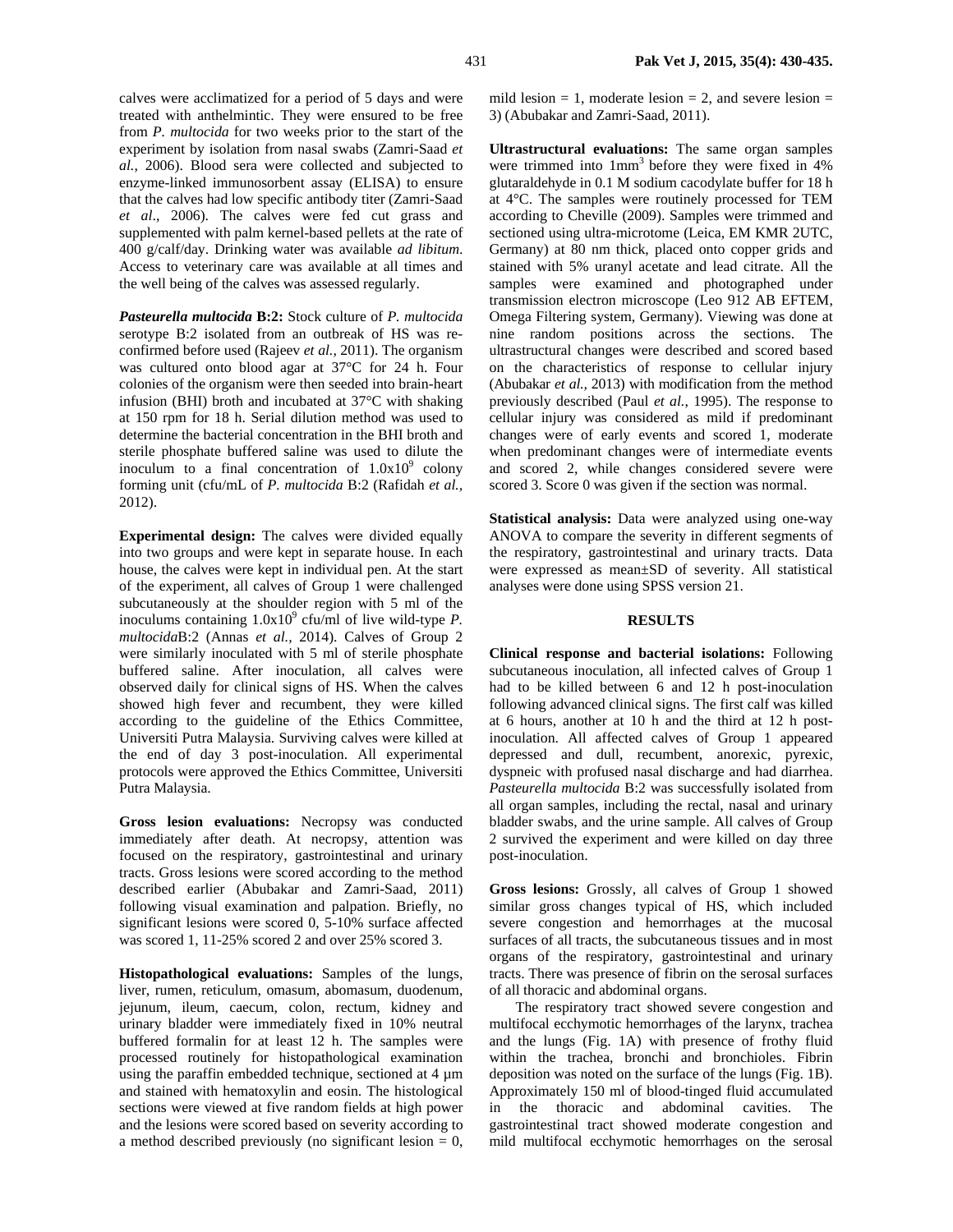surface, with diffuse fibrin deposits (Fig. 1C, D). Mucosal surface of the abomasum showed severe congestion with ecchymotic hemorrhages but the rumen, reticulum and omasum showed mild, focal congestion. Similarly, the small and large intestines showed ecchymotic and paint brush hemorrhages, congestion and thickened wall (Fig. 1E,F). The kidneys showed severe congestion while the urinary bladders showed mild to moderate congestion with multifocal paintbrush hemorrhages, containing bloodtinged urine. No gross lesions were observed in buffalo calves of the negative control Group 2.

**Severity of gross lesions:** The respiratory tract was found to show significantly  $(P<0.05)$  more severe gross lesions than the gastrointestinal and urinary tracts (Table 1). Within the gastrointestinal and urinary tracts, the abomasum and kidney showed significantly (P<0.05) higher lesion score. No significant (P>0.05) difference was noted between the severity of lesions among the other organs of the small and large intestines. The forestomach, particularly the rumen and reticulum were found to show significantly  $(P<0.05)$ lowest gross lesions score.

**Histopathology:** All infected calves of Group 1 showed similar histopathological changes. The lungs were severely congested with multifocal hemorrhages within the alveolar spaces (Fig. 2A). Bacterial colonies were observed within the alveolar spaces, the lumen of bronchioles (Fig. 2B) and some capillaries. All major blood vessels were congested while the bronchioles were filled with fibrin, edema fluid, necrotic cells and desquamated bronchiolar epithelial cells.

Most hepatocytes were swollen with eosinophilic cytoplasm while some hepatocytes showed pyknotic nuclei. Blood vessels and the sinusoids were congested. Circulating neutrophils and macrophages were seen in the lumen of some hepatic blood vessels. Mild multifocal hemorrhages were found distributed within the entire sections of the liver.

Examination of the rumen, reticulum and omasum revealed few inflammatory cell infiltrations in between the epithelial cells. The subepithelial space and submucosal connective tissue were loosely arranged due to edema. There were occasional multifocal hemorrhage, bacterial colonies and fibrin. Similarly, the spaces between muscle bundles were expanded with bacterial colonies. Some endothelia were desquamated leading to moderate multifocal hemorrhages.

The abomasum showed moderate to severe congestion with moderate to severe macrophage and neutrophilic infiltrations in between the epithelial cells (Fig. 2C). The submucosa layer was edematous and severely hemorrhagic. Bacterial colonies were noted in abundance within the submucosa and muscularis layers of the abomasums. Endothelial desquamation was occasionally observed.

The mucosal layer of duodenum and jejunum were diffusely infiltrated by macrophages and neutrophils. There was moderate desquamation of the cells lining the crypts of Lieberkhun with multifocal hemorrhages in all layers of the duodenum, most severely in the mucosal layer. Complete loss of normal architecture and cellular structures was observed at the tip of the villi. The blood vessels were severely congested while some showed desquamation of the endothelium.

The mucosal layer of ileum had focal ulcerations with necrosis of the villi and the glandular cells. There was depletion of the Payer's patches leaving empty spaces filled with bacterial colonies. All blood vessels surrounding the affected Payer's patches were severely congested with moderate hemorrhages. Similarly, the caecum, colon and rectum had mild to severe erosions with multifocal moderate infiltration of neutrophils and macrophages (Fig. 2D).

The kidneys showed moderate to severe multifocal tubular necrosis and hydropic degeneration of the epithelium (Fig. 2E). The renal blood vessels were congested with few monocytes. Cast depositions were observed in the lumen of most renal tubules and in the widened Bowman's capsules following glomerular atrophy. Connective tissue of the urinary bladder was severely edematous with bacterial colonies in between the muscle bundles. Erythrocytes were observed in the lumen as well as in the wall of urinary bladder (Fig. 2F). No histology lesion was found in the control uninfected buffalo calves of Group 2.

**Severity of histopathology lesions:** The respiratory tract had significantly (P<0.05) highest overall histopathology lesion score (Table 1). All lobes of the lungs had significantly (P<0.05) higher lesion scores than the rumen, reticulum, omasum and urinary bladder. Significantly (P<0.05) highest lesion score was recorded for the right middle lung lobe of the respiratory tract, the small intestinal segments of the gastrointestinal tract, and the kidney of the urinary tract while significantly  $(P<0.05)$ lowest lesion score was recorded for the fore-stomachs.

**Ultrastructural changes:** There were numerous short rod bacterial cells of 1-2.3µm length and 0.2-0.4µm width surrounded by halo space suggestive of *P. multocida* B:2 both intra and extravascular. The bacteria were observed within blood vessels of most organs in close association with the erythrocytes and endothelial cells. The bacteria were also observed inside some lysed endothelial cells. In sections where endothelial damage was severe, the bacteria were observed to invade the tissues from the capillaries.

The pneumocytes showed extensive disintegration of nuclear envelope, peripheral nuclear condensation, severe nuclear invagination and nuclear membrane fragmentation and blabbing. Some capillaries of the lungs were devoid of endothelial cells, leaving the basement membrane exposed and lost its continuity while others had degenerated and necrotic endothelial cells. Ballooning of mitochondria with partial to complete cristolyis were frequently observed, while fragmentation of cytocavitary network membranes was occasionally observed in few samples. Large numbers of bacteria were observed in and around the blood vessels.

The hepatocytes showed marked peripheral nuclear condensation due to nucleoplasmic rarefaction and nuclear membrane fragmentation. There were cytoplasmic edema, mitochondrial swelling, cristolysis and matrix lysis. Some hepatocytes had undergone lysis with presence of bacteria in the cytoplasm. The bacteria were also observed in close association with the erythrocytes, leading to depression on the surface of the affected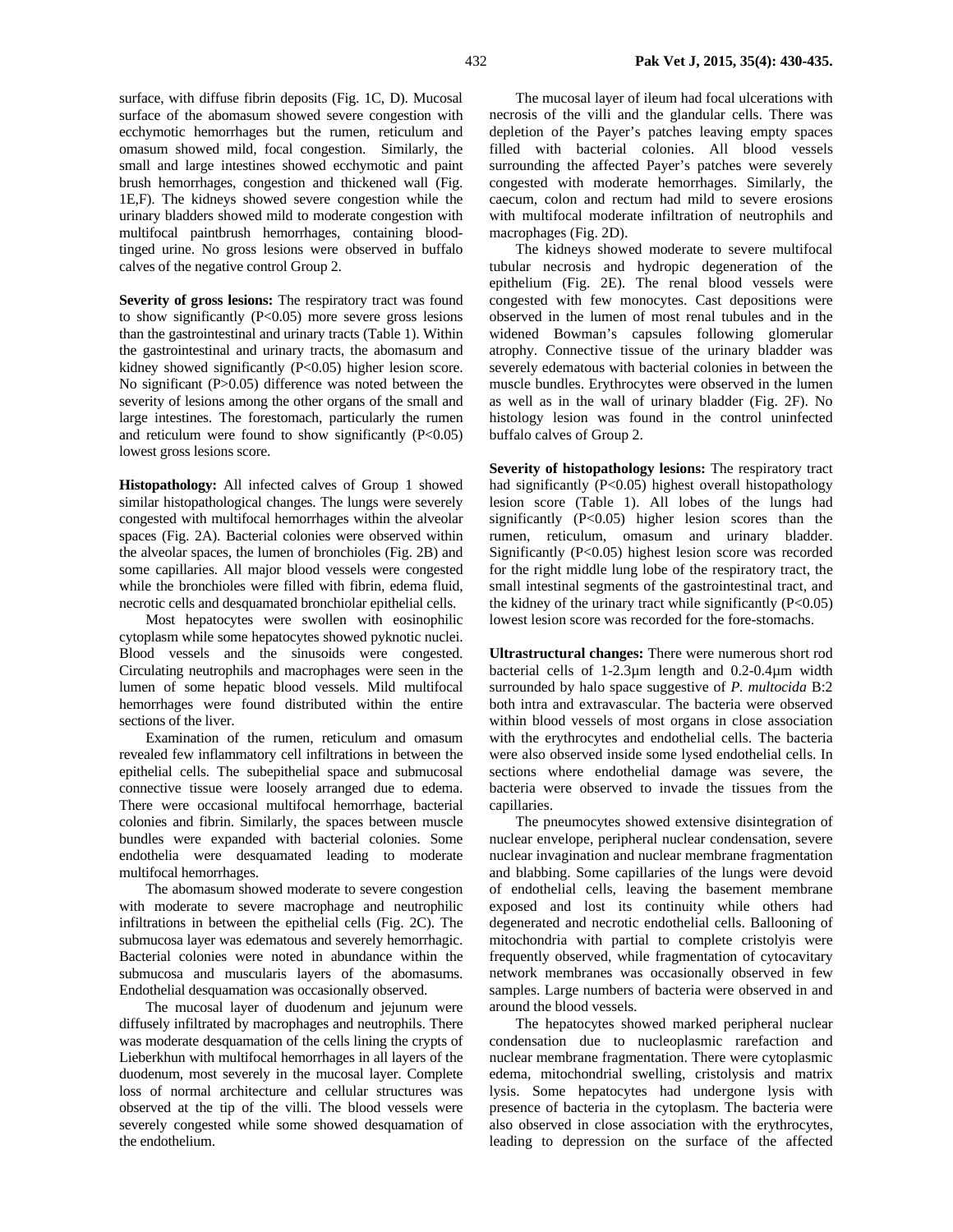erythrocytes (Fig. 3A). *Pasteurella multocida* B:2 was observed only in the abomasum, mostly within the lysed endothelial cells (Fig. 3B).

There was cytoplasmic edema of the endothelial and epithelial cells of the duodenum, jejunum, and ileum. Mitochondrial swelling and cristolysis were present, while *P. multocida* B:2 was observed only in the duodenum and ileum. Complete lysis of the endothelial cells surrounding the affected capillaries was observed. Polymorphonuclear inflammatory cells with irregular nuclear membranes were observed in all three organs and the cecum. The colon and rectum showed severe endothelial and epithelial nucleoplasm rarefaction, nuclear envelope collapse and invaginated. Many bacterial cells were observed both intra and extravascularly (Fig. 3C).

Bacteria suggestive of *P. multocida* B:2 was found attached to the basement membrane of capillaries, and within the cytoplasm of lysed tubular epithelium of kidneys (Fig. 3D). Affected cells showed evidence of peripheral chromatin condensation, severe nuclear envelope disintegration and complete lysis and destruction of tubular cells. The bacteria were also found in close association with the erythrocytes and within the lumen of urinary bladder.

The ultrastructural examination of control uninfected buffalo calves of Group 2 revealed no ultrastructural changes.

**Severity of ultrastructural changes:** Significantly highest (P<0.05) ultrastructural lesion score was recorded in the lungs. Within the gastrointestinal tract, the abomasum showed significantly (P<0.05) highest ultrastructural lesion score. Within the urinary tract, the kidneys were observed to have the highest  $(P<0.05)$  lesion score (Table 1).

#### **DISCUSSION**

 The present study reports for the first time, the histopathological and ultrastructural changes in the respiratory, gastrointestinal and urinary tracts of buffalo calves following peracute HS. The severities of gross,

histopathological and ultrastructural lesions were compared between and within the body systems. All infected animals exhibited classical clinical signs of HS, which are in agreement with previously described in both natural (Khan *et al.,* 2011) and experimental infections involving goats, cattle and buffaloes (Zamri-Saad and Shafarin, 2007; Khin *et al.,* 2010; Abubakar and Zamri-Saad, 2011). The gross, histopathological and ultrastructural lesions described in the present study were similar to those described earlier in experimental HS (Shafarin *et al.*, 2009; Abubakar and Zamri-Saad, 2011; Abubakar *et al.*, 2013) but with different degree of severity. Furthermore, the present study describes peracute lesions and ultrastructural interactions of the bacteria with the endothelial cells in the respiratory, gastrointestinal and urinary tracts. The varying degrees of the severity were largely dependent on the route of infection (Zamri-Saad and Shafarin, 2007), age of the animal and the dosage of infection.

 Based on the lesion severity score, the lungs remained as the most important and the most severely affected organ. However, the abomasum, small intestine and kidney showed consistently high lesion scores. Furthermore, *P. multocida* B:2 was successfully isolated from the rectal and urinary bladder swabs as well as from the urine, which re-emphasized the possible transmission of *P. multocida*  B:2 through these systems, as previously suggested (De Alwis, 1992; Abubakar and Zamri-Saad, 2011).

 Ultrastructural examinations revealed the detailed *in vivo* interaction between *P. multocida* B:2 and the host. Although the ultrastructural lesions were similar as previously described (Abubakar *et al.*, 2013), the present study revealed much severe changes resulting from peracute cellular response (Zamri-Saad and Shafarin, 2007). Similarly, this study revealed large numbers of bacteria suggestive of *P. multocida* B:2 in most samples, possibly due to the fact that the calves succumbed to the disease at the peak of the septicemic stage. Furthermore, invasion or translocation through endothelial cells is necessary for rapid invasion of the vascular system for successful septicemic disease (Galdiero *et al*., 2001).

Table 1: Gross, histopathological and ultrastructural lesions scoring (Mean±SD) for the respiratory, gastrointestinal and urinary tracts following experimental exposure to *P. multocida* B:2

| System           | Location              | Severity Score of Lesions        |                                |                                |
|------------------|-----------------------|----------------------------------|--------------------------------|--------------------------------|
|                  |                       | Gross                            | Histopathological              | Ultrastructural                |
| Respiratory      | Right cranial cranial | $3.00 \pm 0.00$ <sup>a</sup>     | $2.47 \pm 0.44$ <sup>a</sup>   | $2.89 \pm 0.33$ <sup>a</sup>   |
|                  | Right cranial caudal  | (Lungs)                          | $2.50 \pm 0.53$ <sup>a</sup>   | (Lungs)                        |
|                  | Right middle          |                                  | $2.70 \pm 0.52$ <sup>a</sup>   |                                |
|                  | Right caudal          |                                  | $2.37 \pm 0.44^{a,b}$          |                                |
|                  | Left cranial          |                                  | $2.47 \pm 0.55$ <sup>a</sup>   |                                |
|                  | Left middle           |                                  | $2.47 \pm 0.35$ <sup>a</sup>   |                                |
|                  | Left caudal           |                                  | $2.47 \pm 0.58$ <sup>a</sup>   |                                |
|                  | Accessory             |                                  | $2.43 \pm 0.46$ <sup>a</sup>   |                                |
| Gastrointestinal | Liver                 | $2.33 \pm 0.58$ <sub>a,b,c</sub> | $2.07 \pm 0.63^{a,b}$          | $2.00 \pm 1.12^{a,b,c,d}$      |
|                  | Rumen                 | $0.33 \pm 0.58$ c                | $1.13 \pm 0.81$ <sup>c</sup>   | $0.56 \pm 0.53$ <sup>e</sup>   |
|                  | Reticulum             | $0.33 \pm 0.58$ <sup>c</sup>     | $0.90 \pm 0.60$ <sup>c</sup>   | $0.89 \pm 0.78$ <sup>d,e</sup> |
|                  | Omasum                | $0.67 \pm 0.58$ <sub>b,c</sub>   | $0.90 \pm 0.74$ <sup>c</sup>   | $0.78 \pm 0.83$ <sup>e</sup>   |
|                  | Abomasum              | $2.67 \pm 0.58$ <sub>a,b</sub>   | $2.03 \pm 0.88$ <sub>b,c</sub> | $2.67 \pm 0.50^{a,b}$          |
|                  | Duodenum              | $2.33 \pm 1.15^{a,b,c}$          | $2.50 \pm 0.60^a$              | $2.33 \pm 0.50^{a,b,c}$        |
|                  | Jejunum               | $1.33 \pm 0.58$ <sup>a,b,c</sup> | $2.43 \pm 0.56$ <sup>a</sup>   | $2.33 \pm 0.71^{a,b,c}$        |
|                  | <b>Ileum</b>          | $2.00 \pm 1.00^{a,b,c}$          | $2.43 \pm 0.56$ <sup>a</sup>   | $2.33 \pm 0.71^{a,b,c}$        |
|                  | Cecum                 | $1.67 \pm 0.58$ <sub>a,b,c</sub> | $2.27 \pm 0.56$ <sup>a,b</sup> | $2.11 \pm 1.05^{a,b,c}$        |
|                  | Colon                 | $1.67 \pm 1.15^{a,b,c}$          | $2.23 \pm 0.73^{a,b}$          | $1.33 \pm 0.71$ c, d, e        |
|                  | Rectum                | $1.67 \pm 0.58$ <sub>a,b,c</sub> | $2.17 \pm 0.59^{a,b}$          | $2.22 \pm 0.83^{a,b,c}$        |
| Urinary          | Kidney                | $2.67 \pm 0.58$ <sup>a,b</sup>   | $2.67 \pm 0.37$ <sup>a</sup>   | $2.56 \pm 0.53^{a,b}$          |
|                  | Urinary Bladder       | $1.33 \pm 0.58$ <sub>a,b,c</sub> | $1.00 \pm 0.76$ <sup>c</sup>   | $1.67 \pm 0.71^{b,c,d,e}$      |

Different superscripts within the same column indicate significant difference (P<0.05).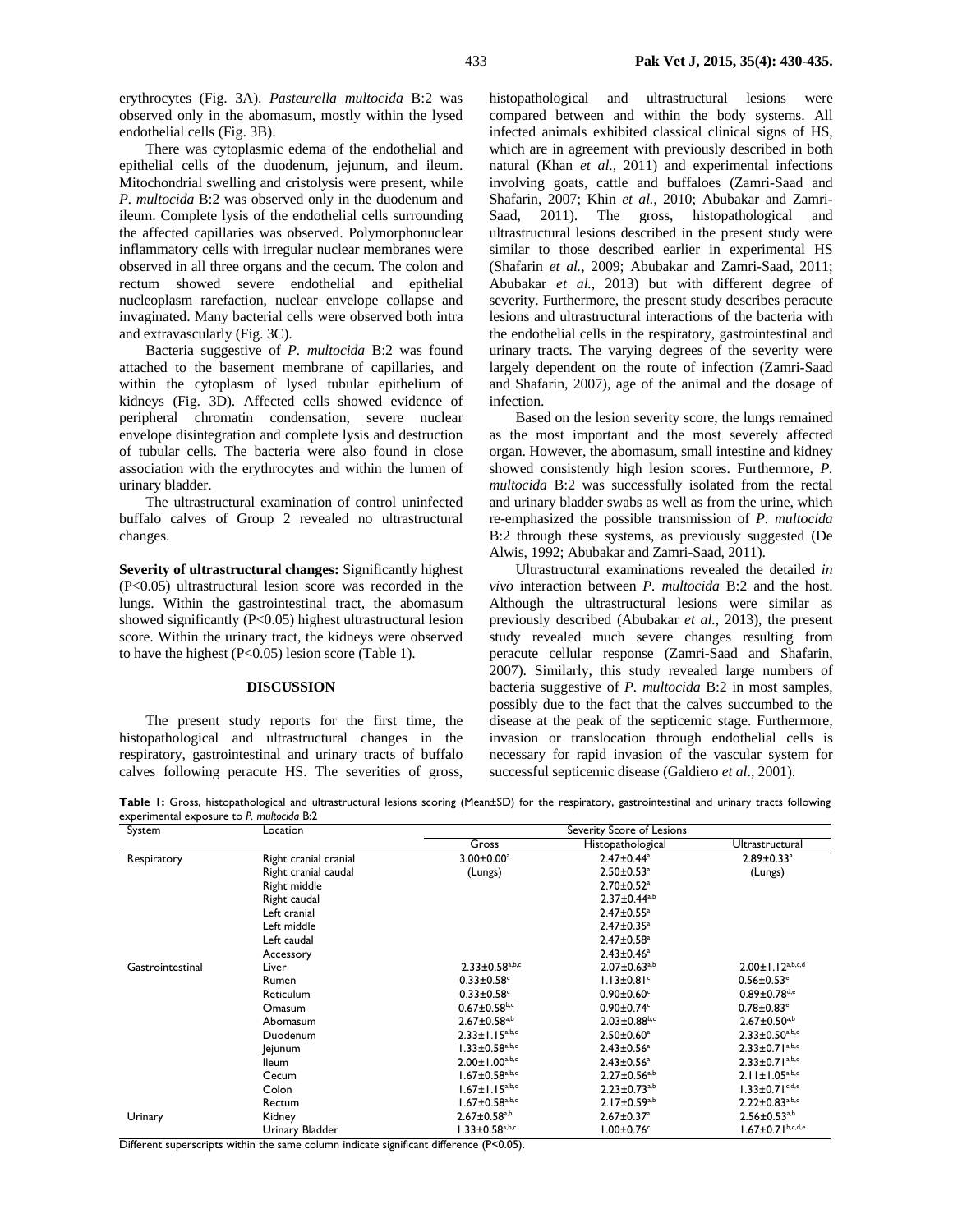

**Fig. 1:** (A) Areas of acute pneumonia (arrows) in the lung parenchyma. (B) Severe congestion of the lungs with fibrin on the edges (long arrows), atelectasis (short arrows) and inter-lobular edema (arrowheads). (C) Presence of fibrin on the omentum. (D) Congestion and petechiation (arrows) at the serosal surface of the gastrointestinal tract. (E) Severe congestion and thickening of duodenal mucosal surface. (F) Diffuse paint brush hemorrhages at the mucosal surface of the colon.



**Fig. 2:** (A) Congested lungs with edema fluid (arrows) (HE, bar=50 µm). (B) Severe congestion and mild hemorrhages (arrow) in the lungs with bacterial colonies (basophilic staining) in the alveolar space (HE, bar=50 µm). (C) Focal infiltration of neutrophils and macrophages (arrows) in the mucosal layer of the abomasum (H, bar=100 µm). (D) Severely congested blood vessels, diffuse infiltration of inflammatory cells, hemorrhage and erosion of the rectal mucosa (HE, bar=100 µm). (E) Hydropic degeneration of tubular epithelium with atrophied renal corpuscles (arrows) (H, bar=100 µm). (F) Free RBC in the lumen of urinary bladder (long arrows) and in subepithelial layer (short arrows). Blood vessels are congested (arrowheads) (HE, bar=100 µm).



Fig. 3: (A) Close attachment of bacterial cells to the cell membrane of RBC within liver (TEM, bar=0.5 µm). (B) Presence of bacteria in a lysed endothelial cell of abomasum. Note a bacterium is translocating across the damaged endothelium (arrow) (TEM, bar=2 µm). (C) Ruptured and severely damaged capillary of colon with numerous bacteria cells (TEM, bar=2 µm). (D) A bacterium was found attached to the basement membrane of a capillary in kidney (arrow). (TEM, bar=1 µm).